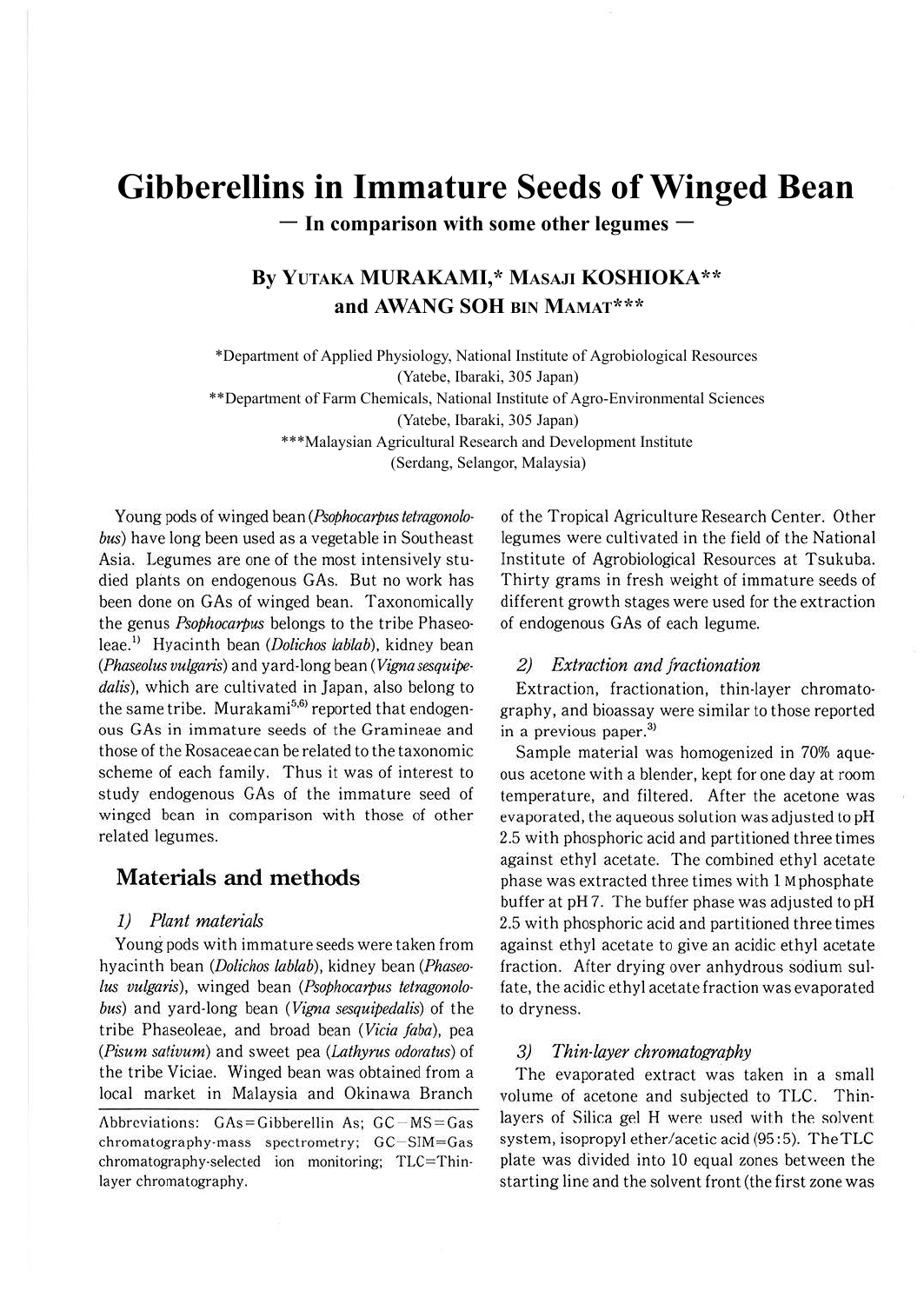further subdivided into two zones). The scraped Silica gel of each zone was eluted with 50% aqueous acetone, evaporated to dryness, and dissolved again in 0.1 ml of 50% aqueous acetone for bioassay. responds to limited kinds such as C-3-hydroxy GAs.<sup>4)</sup> Such specificity between the two dwarfs was used to identify the GAs found in the extracts.

## 4) Bioassay

Two dwarf rice varieties, Tan-ginbozu and Waito-C, were used to assay GAs. Tan-ginbozu is known to respond to many kinds of GAs, while Waito-C

When the second leaf emerged from the first leaf, eluates were applied as a single  $1 \mu l$  droplet to the surface of each coleoptile with a micropipette. Test plants were grown at 32°C under continuous light of about 5000 lux. After 3 days the length of the second leaf sheath was measured with a ruler. The result



Fig. 1. Histograms showing GA activities of extracts taken from immature seeds of the tribe Phaseoleae

The acidic ethyl acetate fractions were separated with TLC using isopropyl ether/acetic acid (95:5) as the developing solvent. Eleven eluates were tested on Tan-ginbozu rice seedlings (T-assay) or Waito-C rice seedlings (W-assay). This legend also applies to Fig. 2.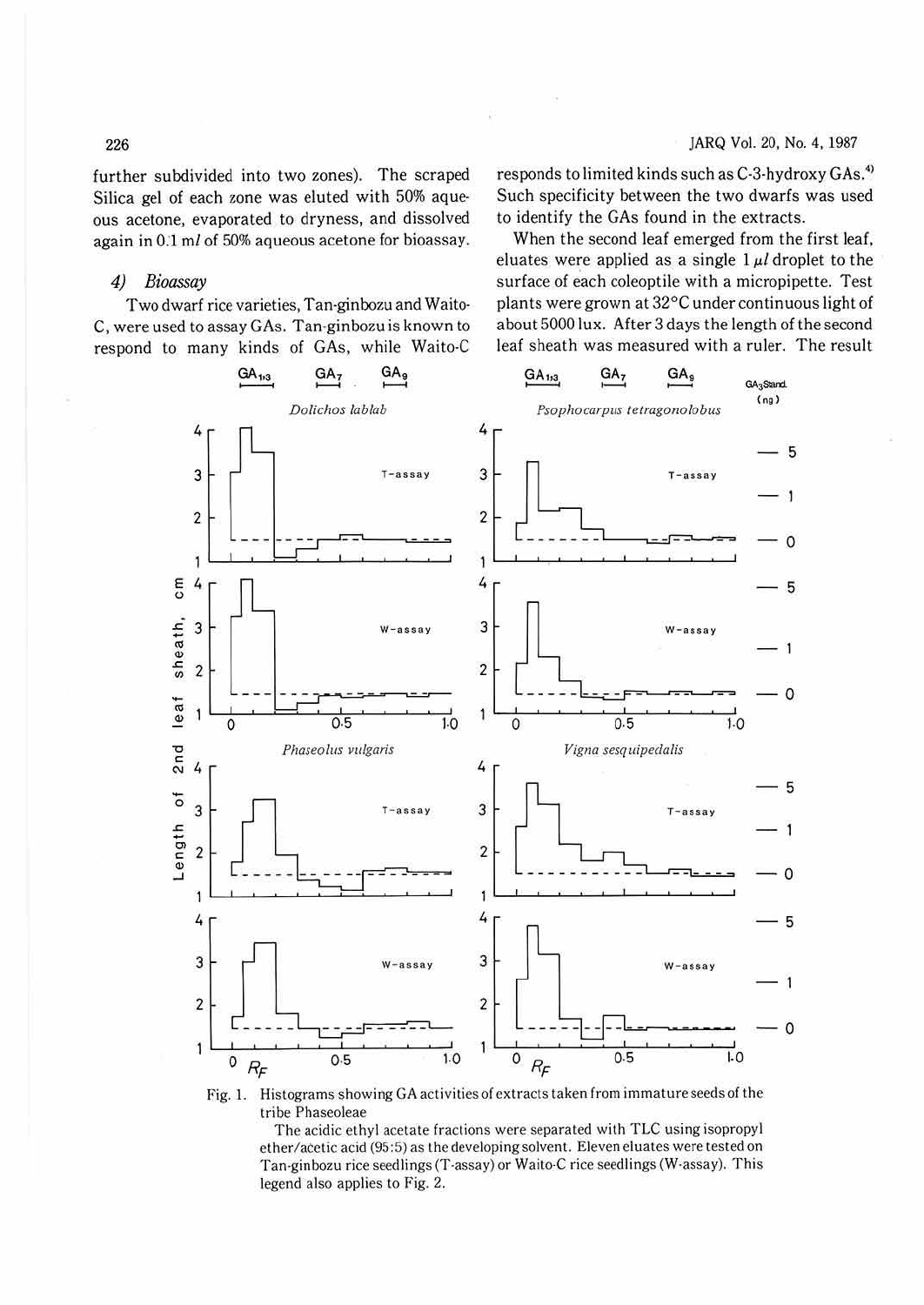was summarized as histograms, each indicating the average of 5 test plants.

The biologically active zone in winged bean was further analyzed by GC-SIM.

*5) Gas chromatography-selected ion monitoring*  A Hewlett Packard 5890 GC and a 5970 B Series Mass Selective Detector, equipped with a splitless injector, were used with a cross-linked methyl silicone capillary column, 12m long, *0.33µm* film thickness, and 0.2 mm internal diameter. The head pressure was 9 p.s.i.; E.M. volts, 1600; initial time, 2 min; initial temperature, 100°C; and final temperature, 240°C. with a program rate of 40°C/min. The interface temperature was 250°C. The sample was converted to trimethylsilyl ether of methyl ester (Me, TMsi) using ethereal diazomethane and *N,* 0 bis(trimethylsilyl)·trifluoroacetoamide (Wako).

## **Results and discussion**

Histograms of GA activities of the acidic ethyl acetate fraction of extracts from immature seeds of *Dotichos lab/ab, Phaseolus vutgaris, Psophocarpus tetragonolobus,*  and *Vigna sesquipedalis* are summarized in Fig. 1. Clear GA activities were detected around Rf 0.1 in the histograms of these species by both Tan-ginbozu and Waito-C rice seedlings. Tan-ginbozu seedlings respond to many kinds of GAs, while Waito-C seedlings respond to limited kinds such as C-3-hydroxy GAs.<sup>4</sup> On the basis of biological activity and Rf value, the activity near Rf 0.1 is probably due to GAa-like compound. For the identification of this GA, the eluates from the zone of Rf 0.05-0.2 of *Psophocarpus tetragonolobus* were again chromatographed with a  $10:1:1$  mixture of isopropanol,  $28\%$ ammonia, and water and bioassayed. The biologically active eluate of Rf 0.4-0.6 was further analyzed by GC-SIM after conversion to the TMSi ether of the

Me ester. The fragment ions at  $m/z$  506 (M<sup>t</sup>), 491 (M-15), 447 (M-59), 416 (M-90), 377 (M-129) and 313 (M-193), which are characteristic of GA1·Me, TMSi, were selected for ion monitoring. As shown in Table 1, the fragment ion peaks appeared at the Rt of GA,-Me, TMSi (10.06 min) on capillary GC with the same relative intensity of  $GA_1$ -Me, TMSi. Thus  $GA_1$ was the major GA characterized from immature seeds of *Psophocarpus tetragonolobus.* Yokota et al.<sup>99</sup> reported the identification of  $GA_1$  by  $GC\text{-}MS$  in immature fruits of *Dolichos lablab*. Hiraga et al.<sup>2)</sup> examined in detail the GAs in developing seeds of *Phaseolus vulgaris.* They isolated GA<sub>1</sub>, GA<sub>s</sub>, and GA<sub>38</sub> and identified  $GA_4$ ,  $GA_5$ ,  $GA_6$ , and  $GA_{37}$  by  $GC$ -MS. From the biologically active fraction on TLC of immature seeds extract of *Vigna sesquipedalis,* GA, has been identified by GC-SIM (Koshioka and Murakami, unpublished data). GA, seems to be widely distributed in immature seeds of the tribe Phaseoleae.

Histograms of Fig. 2 show GA activities of the acidic ethyl acetate fraction of extracts from immature seeds of *Lathyrus odoratus, Pisum sativum*, and Vicia *faba.* GA activities were detected when the eluate was assayed with Tan-ginbozu seedlings. But no clear GA activity was found when Waito-C seedlings were used as the test plant. This means that these legumes do not contain C-3-hydroxy GAs as the active GA in immature seeds. The results published so far indicate that immature seeds of *Pisumsativum*  contain GA9, GA $_{17}$ , GA $_{19}$ , GA $_{20}$ , GA $_{29}$ , GA $_{44}$ , and  $GA_{51}$ .<sup>8)</sup> Sponsel et al.<sup>7)</sup> identified  $GA_{17}$ ,  $GA_{19}$ ,  $GA_{20}$ ,  $GA<sub>29</sub>$ ,  $GA<sub>44</sub>$ , and  $GA<sub>53</sub>$  in extracts from immature seeds of *Vicia faba.* Koshioka and Murakami identified GA9 in the nonacidic ethyl acetate fraction of immature seeds of *Lathyrus odoratus* by using GC· SIM (unpublished data). All these GAs are not hydroxylated at C-3 and are inactive in the Waito-C seedling test. Thus *Pisum sativum, Vicia faba,* and

**Table 1. GC-SIM relative intensity data from extract of immature seeds of**  *Psophocarpus tetragonolobus, and authentic GA<sub>1</sub>* 

| GA<br>Compound            | Retention time<br>on GC-SIM<br>$10.06$ min | Peaks in SIM spectrum with relative<br>abundance in parentheses (m/z value) |                                                |                          |  | Identity                  |
|---------------------------|--------------------------------------------|-----------------------------------------------------------------------------|------------------------------------------------|--------------------------|--|---------------------------|
|                           |                                            | 100 (506)                                                                   | 10 (491) 10 (447) 3 (416)<br>19 (377) 12 (313) |                          |  | GA <sub>1</sub> -Me, TMSi |
| GA <sub>1</sub> -Me, TMSi | $10.06 \text{ min}$                        | 100 (506)                                                                   | 20 (377) 13 (313)                              | 8 (491) 11 (447) 3 (416) |  |                           |